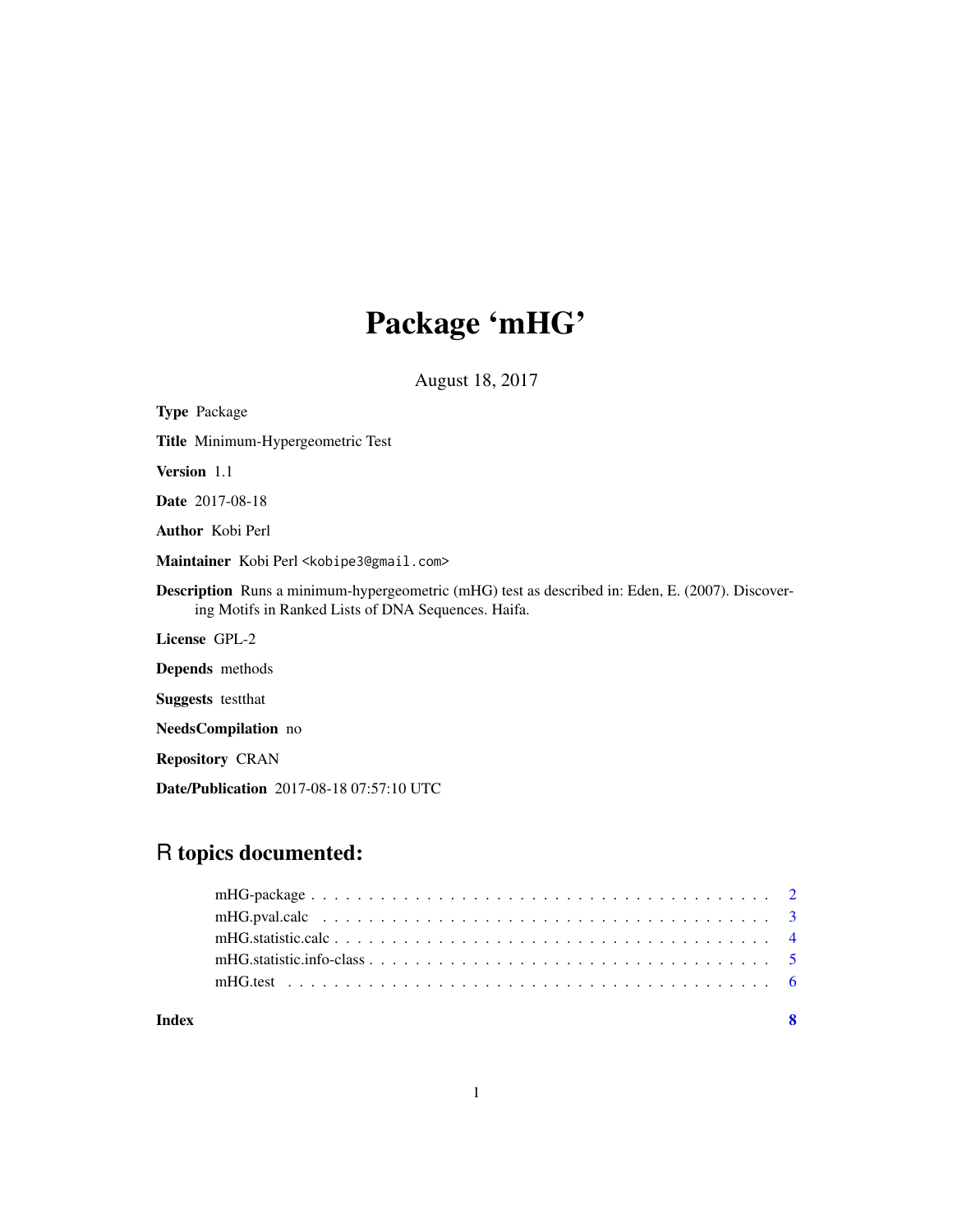<span id="page-1-0"></span>

#### Description

Sometimes when running a hypergeometric test to check for enrichment for a feature in a group versus the background, the separation between the group and the background is done arbitrarily by setting a threshold on some other property. When the correct threshold is unknown, different thresholds can be tried, and the minimal p-value of the hypergeometric tests can be retreived. If the elements can be sorted according to the property, it is possible to perform the hypergeometric tests on groups of increasing size. The minimum over all the tests is the minimum hypergeometric statistic, or mHG. The mHG is not a p-value by itself, as multiple tests were performed, without correcting for this. The package provides means to calculate the statistic (mHG.statistic.calc), to fix the p-value (mHG.pval.calc) or to perform the entire test at once (mHG.test). This is an R implementation of the algorithm described in:

Eden, E. (2007). Discovering Motifs in Ranked Lists of DNA Sequences. Haifa. Retrieved from http://bioinfo.cs.technion.ac.il/people/zohar/thesis/eran.pdf

#### Details

| Package: | mHG        |
|----------|------------|
| Type:    | Package    |
| Version: | 1.0        |
| Date:    | 2015-05-18 |
| License: | $GPL-2$    |
| Depends: | methods    |

The package provides means to calculate the statistic (mHG.statistic.calc), to fix the p-value (mHG.pval.calc) or to perform the entire test at once (mHG.test).

#### Author(s)

Kobi Perl <kobipe3@gmail.com>

#### References

Eden, E. (2007). Discovering Motifs in Ranked Lists of DNA Sequences. Haifa. Retrieved from http://bioinfo.cs.technion.ac.il/people/zohar/thesis/eran.pdf

#### See Also

[mHG.statistic.calc](#page-3-1) [mHG.pval.calc](#page-2-1) [mHG.test](#page-5-1)

#### Examples

 $N < -50$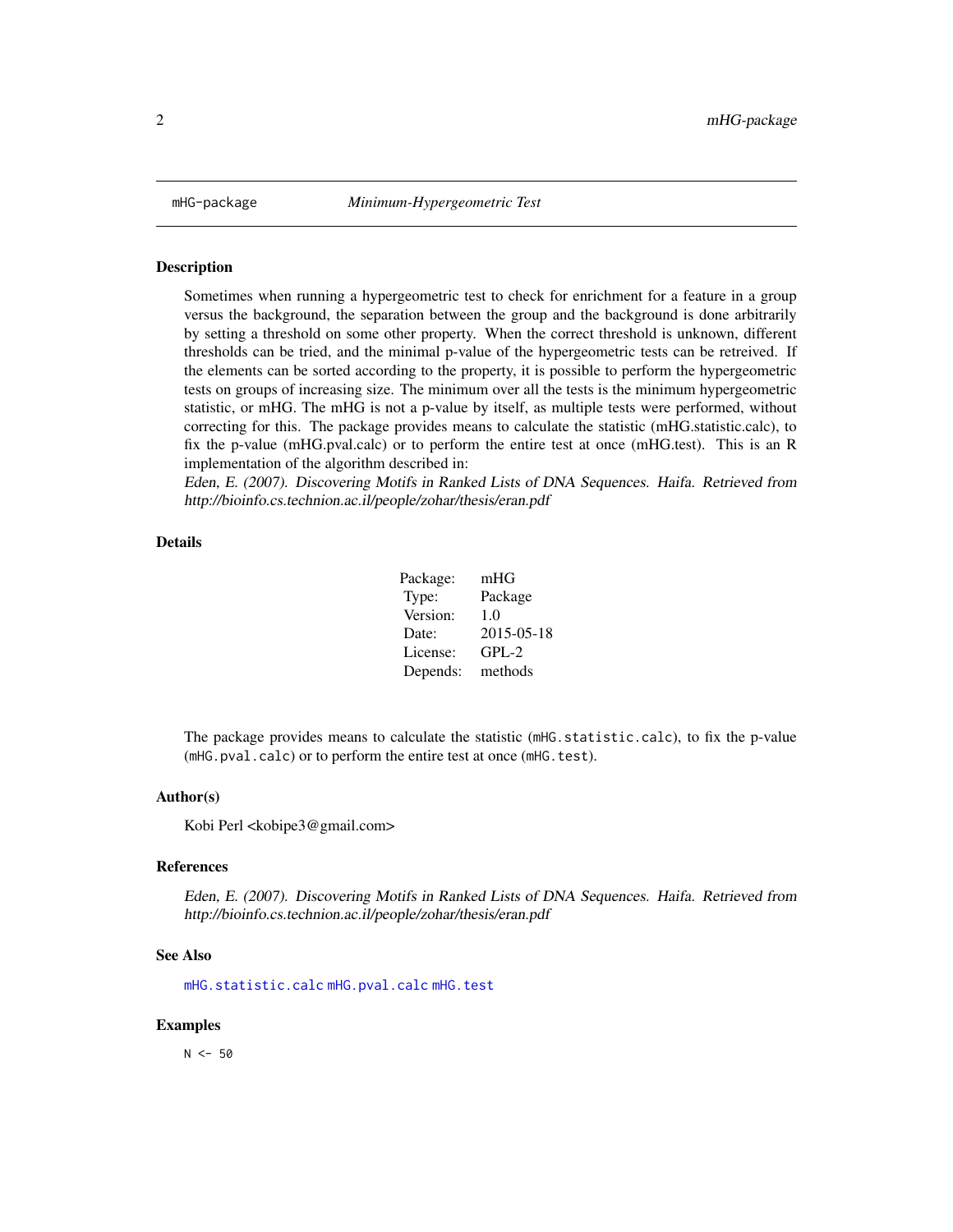# <span id="page-2-0"></span>mHG.pval.calc 3

```
B \le -15lambdas <- numeric(50)
lambdas[sample(N, B)] <- 1
t <- mHG.test(lambdas)
t <- mHG.test(lambdas, n_max = 20)
```
<span id="page-2-1"></span>mHG.pval.calc *Calculate the p-value of a minimum-hypergeometric (mHG) statistic.*

# Description

Calculates the p-value associated with the (minimum-hypergeometric) mHG statistic.

# Usage

mHG.pval.calc(p, N, B, n\_max = N)

#### Arguments

| p            | the mHG statistic. It is marked as p as it represents an "uncorrected" p-value.                                                                                     |
|--------------|---------------------------------------------------------------------------------------------------------------------------------------------------------------------|
| N            | total number of white and black balls (according to the hypergeometric problem<br>definition).                                                                      |
| <sub>B</sub> | number of black balls.                                                                                                                                              |
| n_max        | the algorithm will calculate the p-value under the assumption that only the first<br>$n_{max}$ partitions were taken into account in determining the mHG statistic. |

### Details

 $O(NB)$  running time,  $O(NB)$  space.

#### Value

the p-value of the test.

# Author(s)

Kobi Perl

# References

Eden, E. (2007). Discovering Motifs in Ranked Lists of DNA Sequences. Haifa. Retrieved from http://bioinfo.cs.technion.ac.il/people/zohar/thesis/eran.pdf (pages 11-12, 19-20)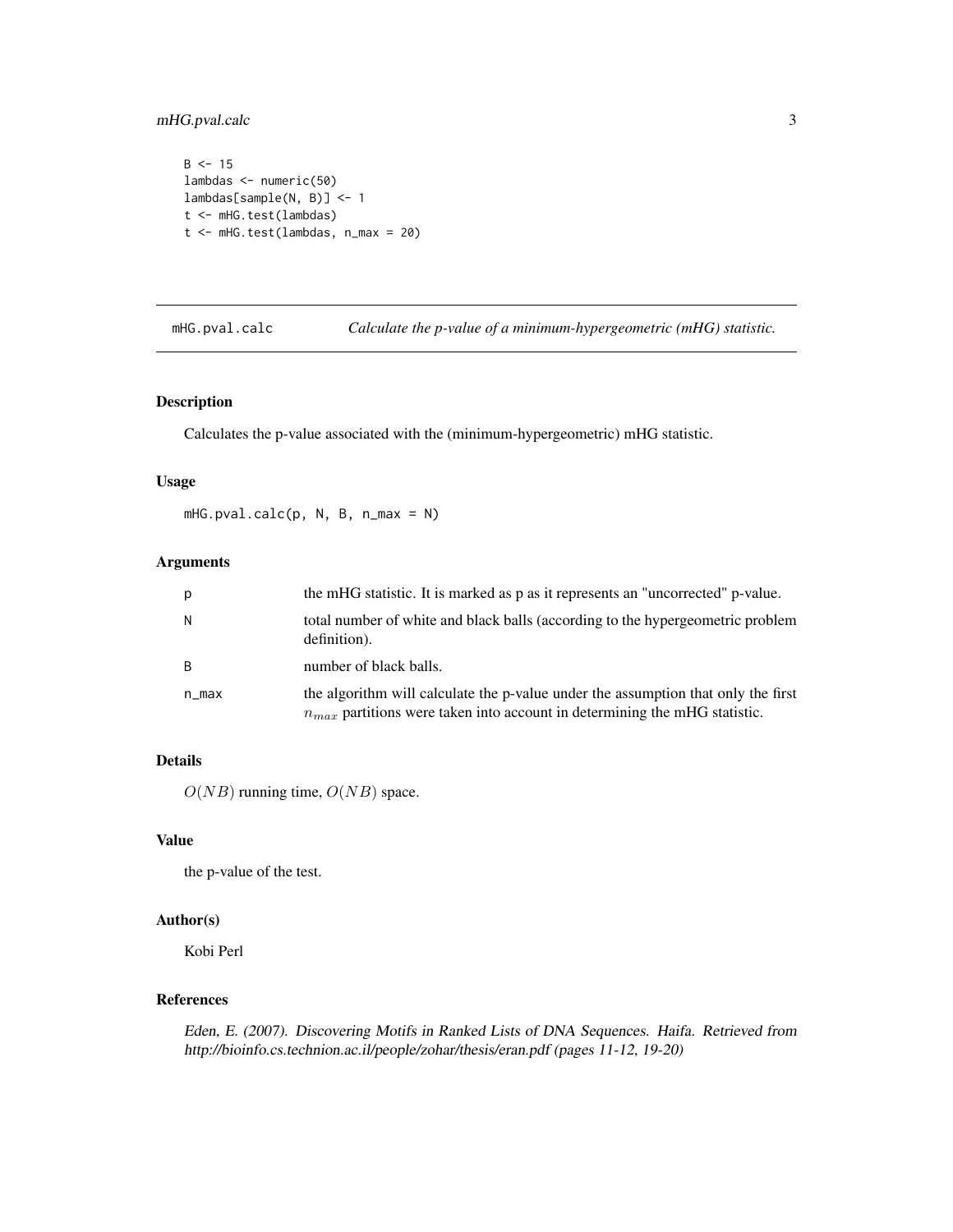#### Examples

```
N < -50B < -15lambdas <- numeric(50)
lambdas[sample(N, B)] <- 1
p <- mHG.statistic.calc(lambdas)@mHG
p.corrected <- mHG.pval.calc(p, N, B) # Could have used mHG.test directly
```
<span id="page-3-1"></span>mHG.statistic.calc *Calculate the minimum-hypergeometric (mHG) statistic.*

### Description

Calculates the minimum-hypergeometric (mHG) statistic. mHG definition:  $mHG(\lambda) = min_{1 \leq n \leq N} HGT(b_n(\lambda))$ Where HGT is the hypergeometric tail:  $HGT(b; N, B, n) = Probability(X >= b),$ and  $b_n = \sum_{n=1}^n$  $\sum_{i=1} \lambda_i$ .

#### Usage

mHG.statistic.calc(lambdas, n\_max = length(lambdas))

#### Arguments

| lambdas | $\{0,1\}^N$ , sorted from top to bottom.                         |
|---------|------------------------------------------------------------------|
| n_max   | the algorithm will only consider the first $n_{max}$ partitions. |

# Details

 $O(n_{max} + B^2 * log(B))$  running time,  $O(B)$  space.

#### Value

Instance of the class mHG.statistic.info (stores the statistics, and for which n and  $b_n$  it was obtained). If several n give the same mHG, the smallest one is chosen.

#### Author(s)

Kobi Perl

#### References

Eden, E. (2007). Discovering Motifs in Ranked Lists of DNA Sequences. Haifa. Retrieved from http://bioinfo.cs.technion.ac.il/people/zohar/thesis/eran.pdf (pages 10-11, 18-19)

#### See Also

[mHG.statistic.info-class](#page-4-1)

<span id="page-3-0"></span>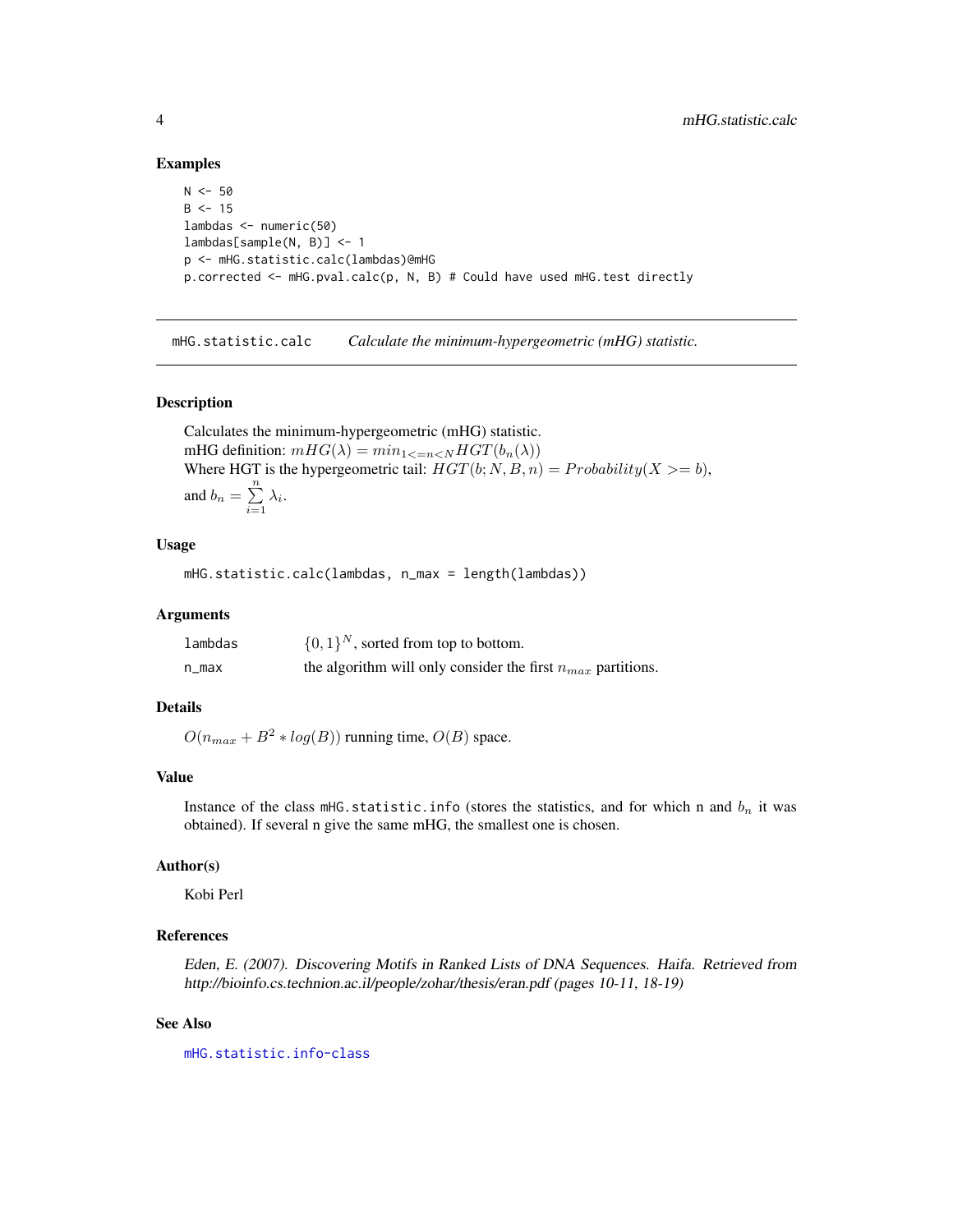# <span id="page-4-0"></span>mHG.statistic.info-class 5

# Examples

```
N < -50B < - 15lambdas <- numeric(50)
lambdas[sample(N, B)] <- 1
mHG.statistic.info <- mHG.statistic.calc(lambdas)@mHG
```
<span id="page-4-1"></span>mHG.statistic.info-class

```
Class "mHG.statistic.info"
```
# Description

Summarizes data about the minimum-hypergeometric (mHG) statistic of a  $\{0,1\}^N$  vector.

# Objects from the Class

Objects can be created by calls of the form new("mHG.statistic.info", ...).

# Slots

mHG: The actual statistic.

n: The index in which the minimum was obtained.

$$
\mathsf{b:} \ \sum_{i=1}^n \lambda_i.
$$

# Methods

No methods defined with class "mHG.statistic.info" in the signature.

# Author(s)

Kobi Perl

# References

Eden, E. (2007). Discovering Motifs in Ranked Lists of DNA Sequences. Haifa. Retrieved from http://bioinfo.cs.technion.ac.il/people/zohar/thesis/eran.pdf (page 10)

# See Also

[mHG.statistic.calc](#page-3-1)

#### Examples

showClass("mHG.statistic.info")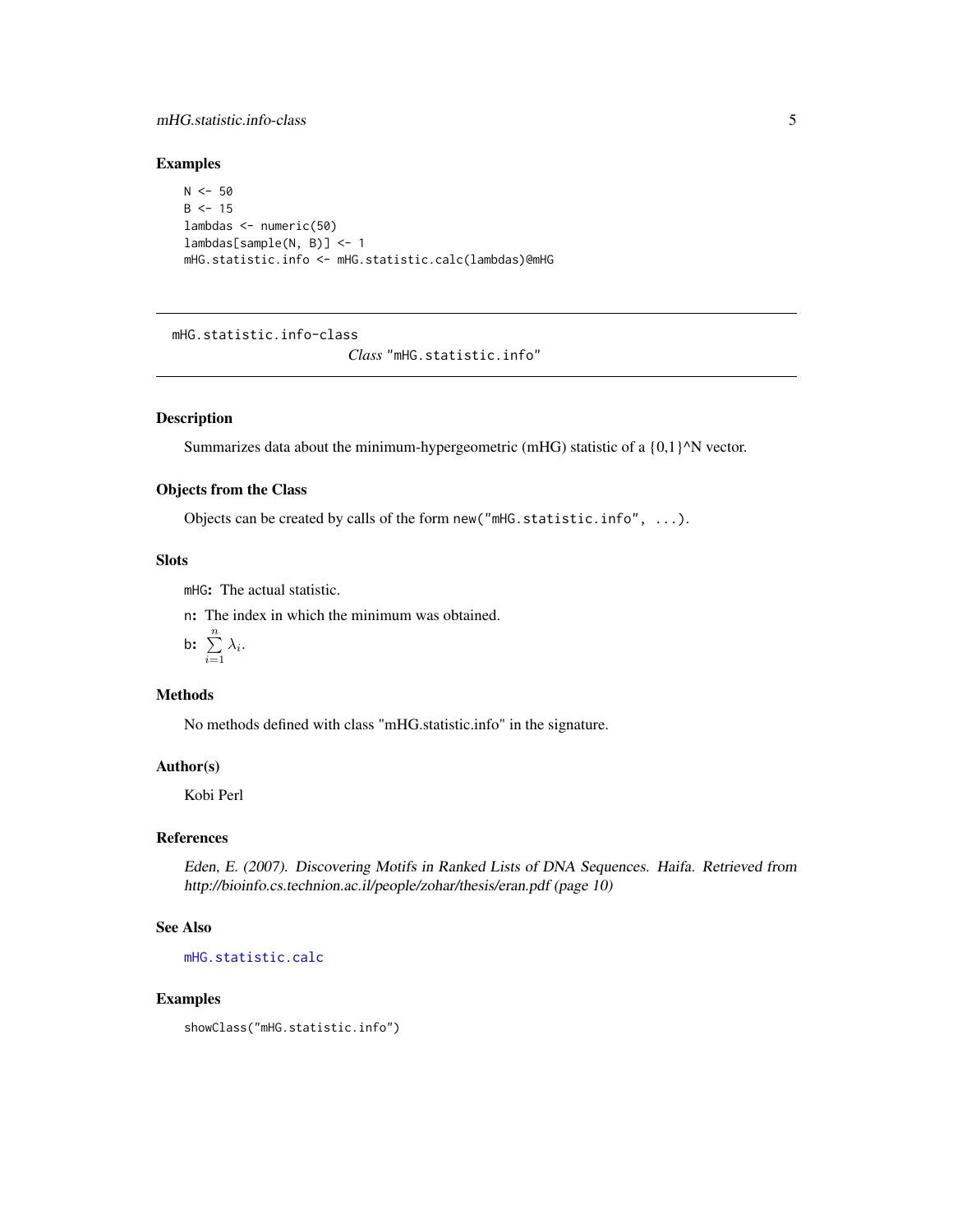<span id="page-5-1"></span><span id="page-5-0"></span>

# Description

Performs a minimum-hypergeometric (mHG) test. The null-hypothesis is that provided list was randomly and equiprobable selected from all lists containing N entries, B of which are 1s. The alternative hypothesis is that the 1s tend to appear at the top of the list.

#### Usage

mHG.test(lambdas, n\_max = length(lambdas))

# Arguments

| lambdas | $\{0,1\}^N$ , sorted from top to bottom.                         |
|---------|------------------------------------------------------------------|
| n_max   | the algorithm will only consider the first $n_{max}$ partitions. |

### Details

 $O(NB)$  running time,  $O(NB)$  space.

#### Value

A list with class "htest" containing the following components:

| statistic  | The mHG statistic.                                                                         |
|------------|--------------------------------------------------------------------------------------------|
| p.value    | The p-value for the test.                                                                  |
| parameters | • N - total number of white and black balls.                                               |
|            | • B - number of black balls.                                                               |
|            | • n_max - Max partition considered by the algorithm.                                       |
| n          | The index for which the mHG was obtained (smallest one if several n give the<br>same mHG). |
| b          | $\, n$<br>$\sum \lambda_i$ .                                                               |

# Author(s)

Kobi Perl

# References

Eden, E. (2007). Discovering Motifs in Ranked Lists of DNA Sequences. Haifa. Retrieved from http://bioinfo.cs.technion.ac.il/people/zohar/thesis/eran.pdf (pages 10-12, 18-20)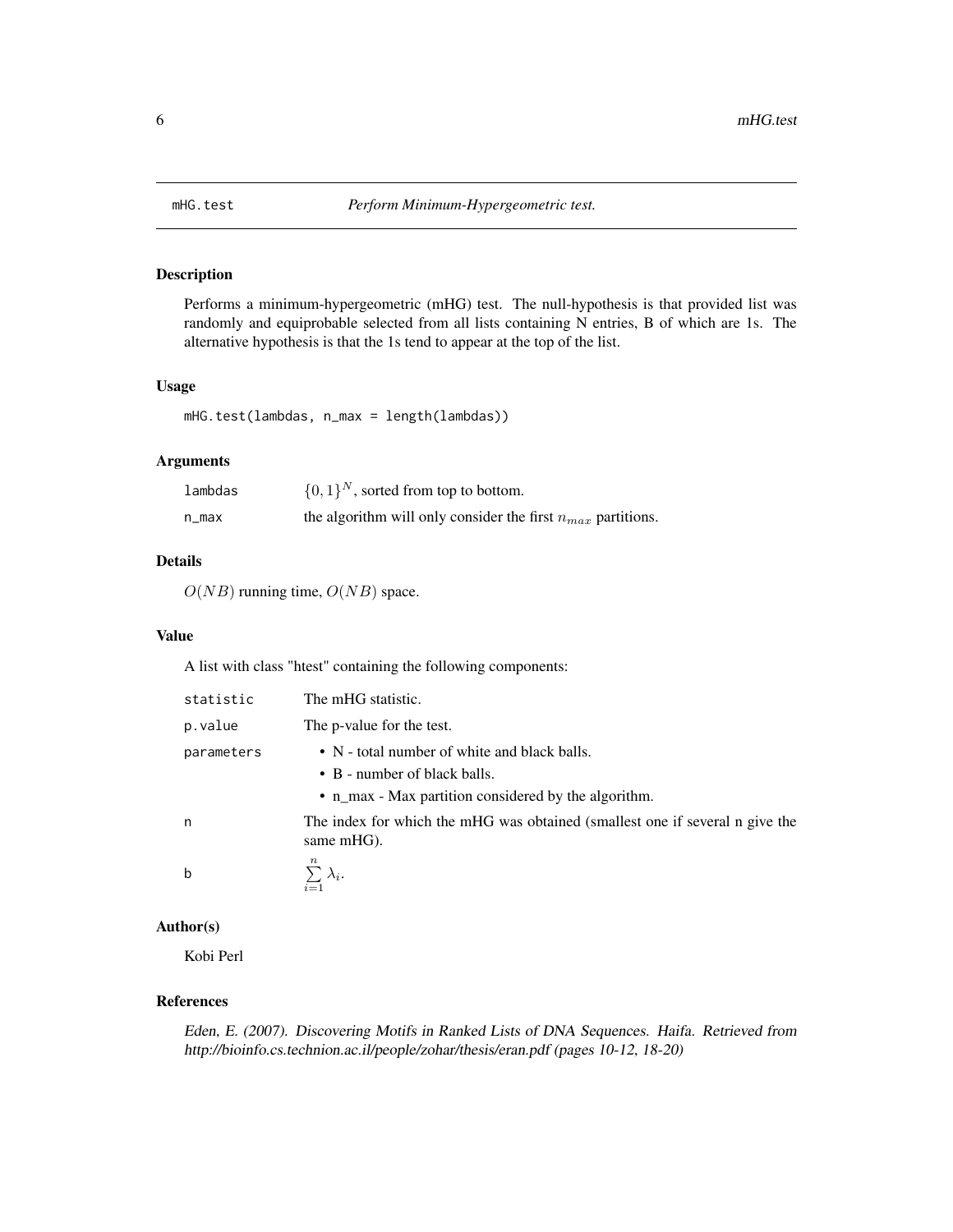# mHG.test

# Examples

```
N < -50B < -15lambdas <- numeric(50)
lambdas[sample(N, B)] <- 1
t <- mHG.test(lambdas)
t <- mHG.test(lambdas, n_max = 20)
```